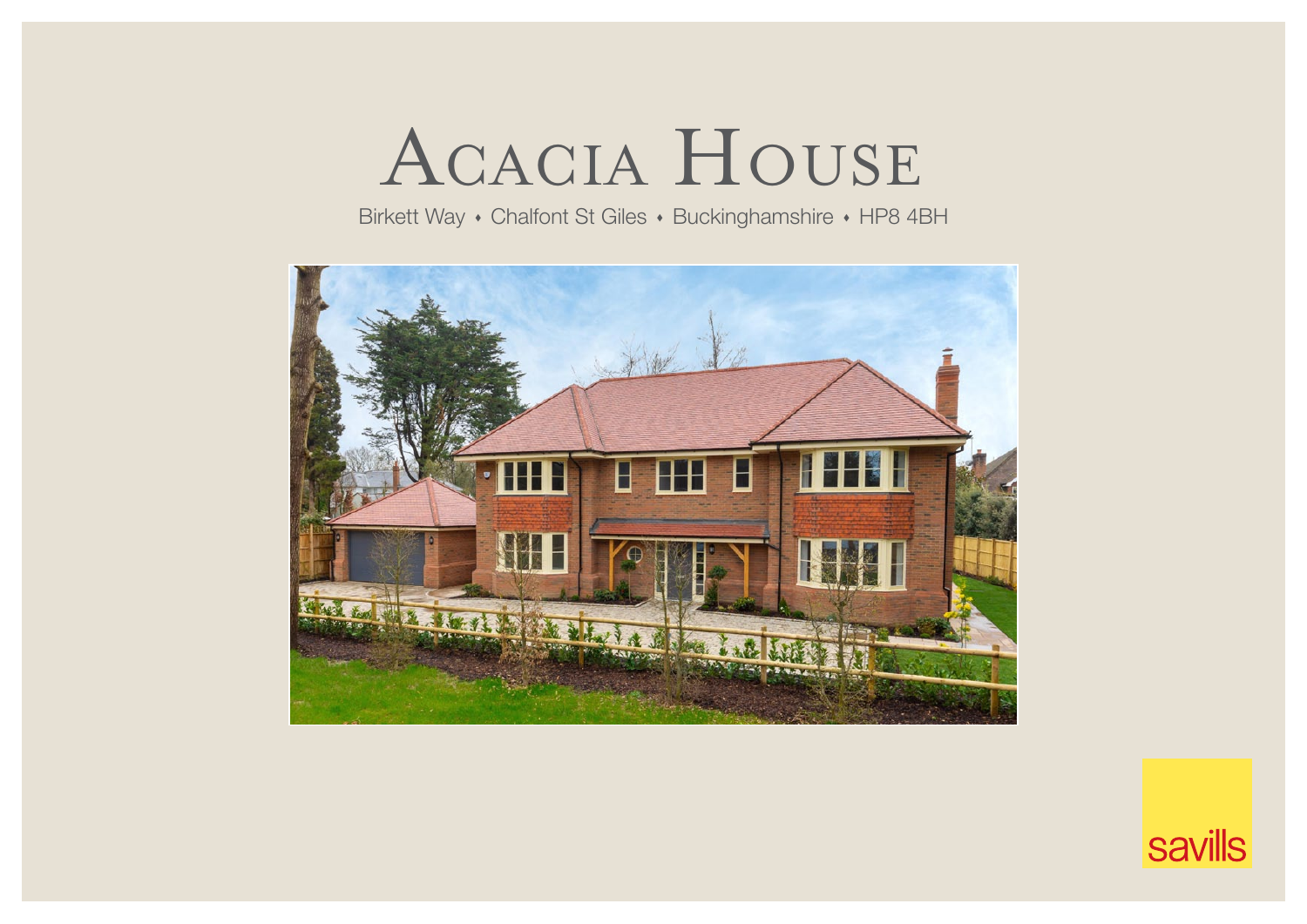# Acacia House

Birkett Way • Chalfont St Giles Buckinghamshire • HP8 4BH

### **Traditional New Build For a Contemporay Lifestyle**

Entrance hall • Cloakroom • Living room • Sitting room Study • Kitchen/breakfast/family room • Utility room 5 Double bedrooms 4 Bath/shower rooms including 3 en suite plus en suite dressing room to master bedroom Double garage  $\cdot$  Landscaped gardens  $\cdot$  EPC rating = B

#### Freehold

#### Energy Performance

A copy of the full Energy Performance Certificate is available upon request

Viewing Strictly by appointment with Savills

#### **Distances**

Little Chalfont (Metropolitan/Chiltern Line) - 0.5 mile, Amersham on the Hill – 2.5 miles, M25 J18 Chorleywood – 4.0 miles, Heathrow Airport – 17.5 miles, Central London – 30 miles

All distances approximate











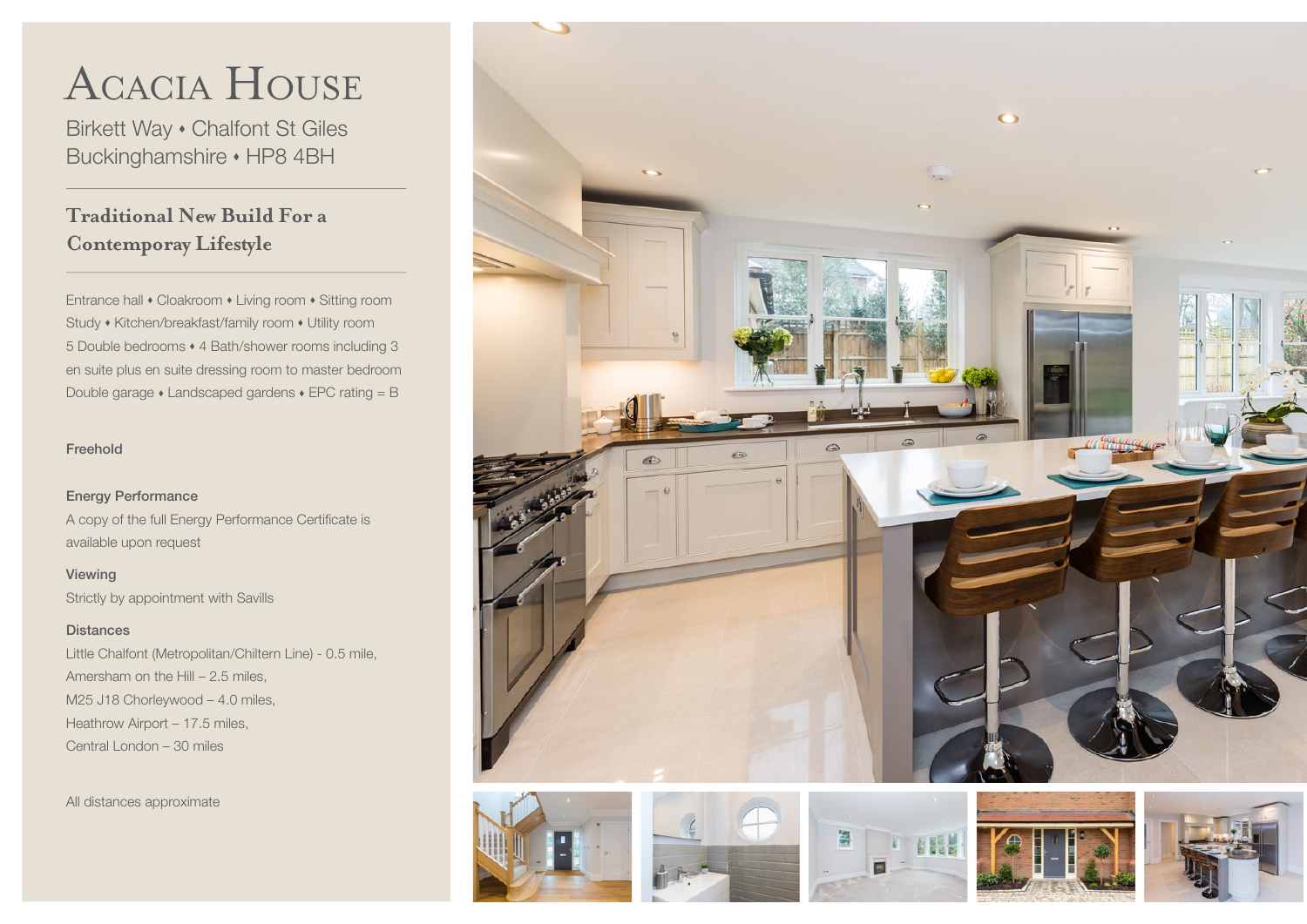

Acacia House is a substantial newly built detached property combining traditional design and styling with a high specification contemporary finish to suit the demands of a modern day family lifestyle.

- A welcoming entrance hall with engineered oak flooring and staircase to the first floor
- Two bay fronted reception rooms, one with a feature contemporary fireplace
- A large living room across the rear with two sets of bi folding doors opening onto the large patio for al fresco entertaining
- A superb bespoke hand painted kitchen incorporating a large quartz island/breakfast bar
- Built-in Neff appliances including a dishwasher, American-style fridge/freezer, microwave and Range Master gas cooker with extractor fan
- Space for informal dining again with bi folding doors onto the patio
- Utility room with linked walkway to the garage
- Master bedroom suite with luxurious bathroom and dressing room fitted with hanging rails, shelves and drawers
- Four further bedrooms all with fitted carpets and wardrobes
- Total of four high quality bath/shower rooms with Rocca sanitaryware and Hansgrohe fittings
- Intruder alarm and wired for sound system
- Matching double garage with electrically operated door
- Electrically operated five-bar entrance gate
- Areas of landscaped gardens on all sides with southerly aspect to the rear

#### **Location**

Birkett Way is a sought-after no-through-road located off Burtons Lane which itself leads into the heart of Little Chalfont village centre, just over half a mile away. The vibrant parade of local shops includes a baker, butcher, chemist and delicatessen as well as a number of coffee houses and restaurants. Chalfont & Latimer Metropolitan/ Chiltern Line station provides a regular London commuter service to Baker Street/Marylebone respectively. The M25 is accessible at J18 Chorleywood about four miles away.

The area is renowned for its excellent educational facilities including Dr Challoner's High School for girls also in Little Chalfont and Dr Challoner's Grammar School for boys in nearby Amersham.